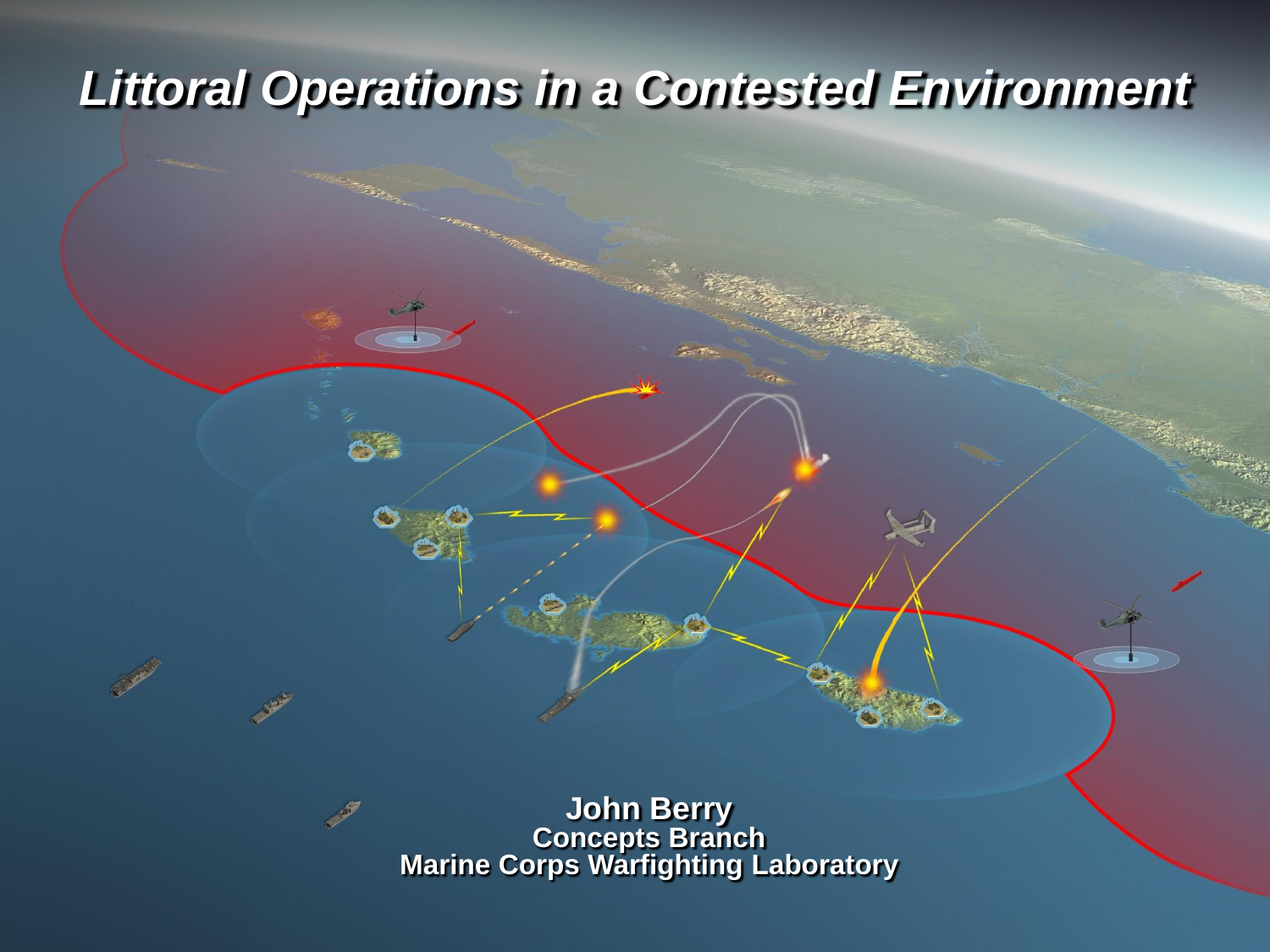### **Concept Development**

#### • **Guidance**

- Navy-Marine Corps Warfighter Talks 10 June 2015.
- The "littoral" title was specifically chosen to frame the content in a manner that is much broader than just amphibious operations.
- Permissive environments are increasingly unlikely.
- The CNO and CMC endorsed the consensus position to explore a more integrated application of Navy and Marine Corps capabilities in operations on and from the sea.
- This included considering new, scalable models of command and control unconstrained by current force constructs and terminology.

#### • **Execution**

- August 2015 PLANORD
- Dec 15 Center for Naval Analyses game
- Feb 16 Naval Services Game
- Literature Review: 60+ titles
	- *Fleet Tactics and Coastal Combat*, Captain Wayne Hughes, USN(Ret), Professor Emeritus, Naval Postgraduate School. (V167.H84 2000)
	- *On Littoral Warfare* by Dr. Milan Vego, Naval War College https://www.usnwc.edu/getattachment/fe330f71-6933-457b-890d-a19726bb508c/On-Littoral-Warfare.aspx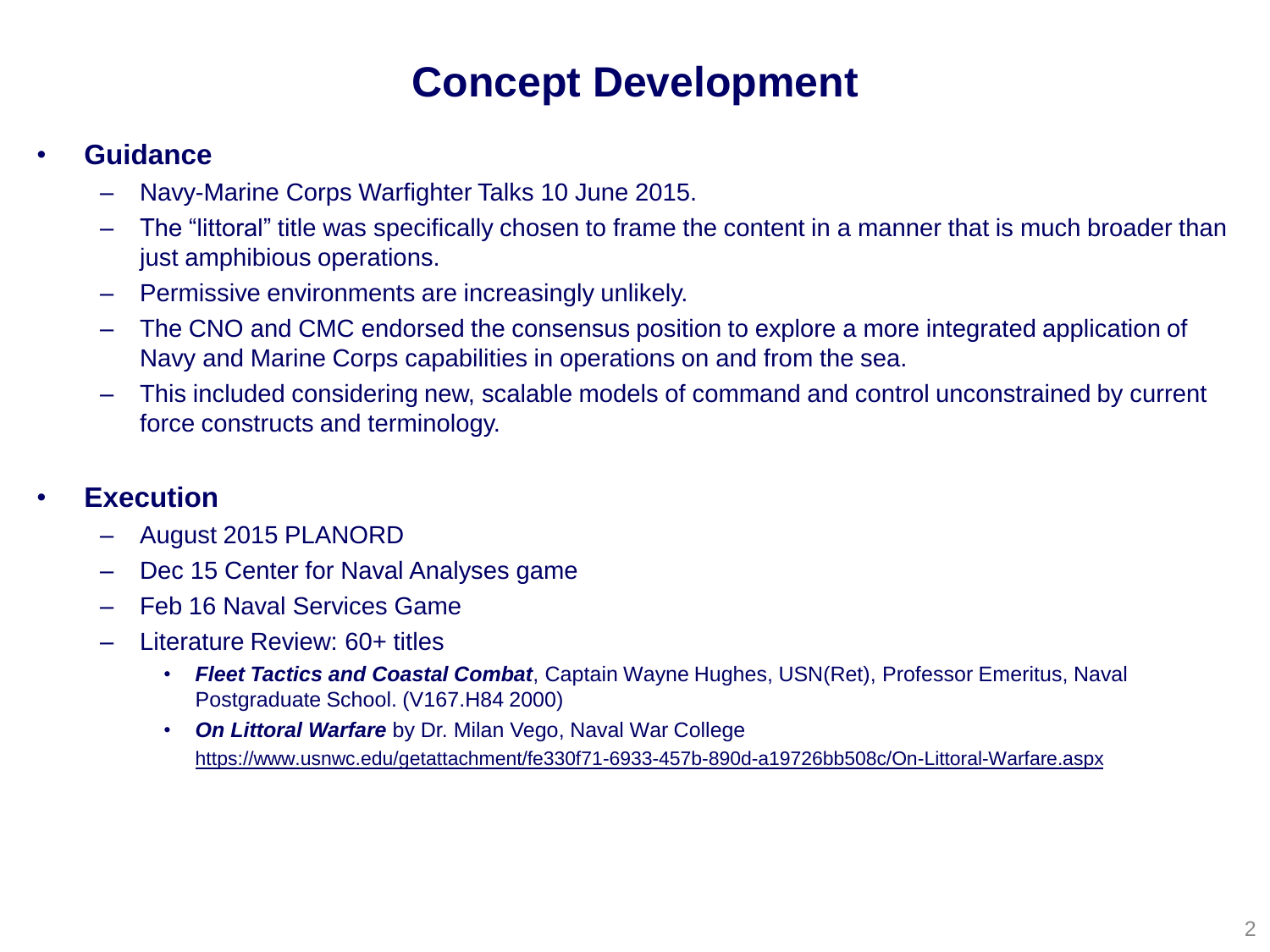### **Purpose of the LOCE Concept**

- **Describe "naval operations in the littoral environment in light of emerging threats" in order to provide a unified framework for Navy-Marine Corps innovation.** 
	- The "ideas put forth in this concept require further testing and refinement through detailed wargaming, experimentation, and exercises…Of particular importance, practical application of the concept during live exercises will allow naval forces to identify the inevitable seams and capability limitations that must be resolved."
	- "Following this rigorous testing and refinement process, the ideas determined to have merit will generate changes to…DOTMLPF-P and influence operational planning and execution of integrated Navy and Marine Corps operations on and from the sea."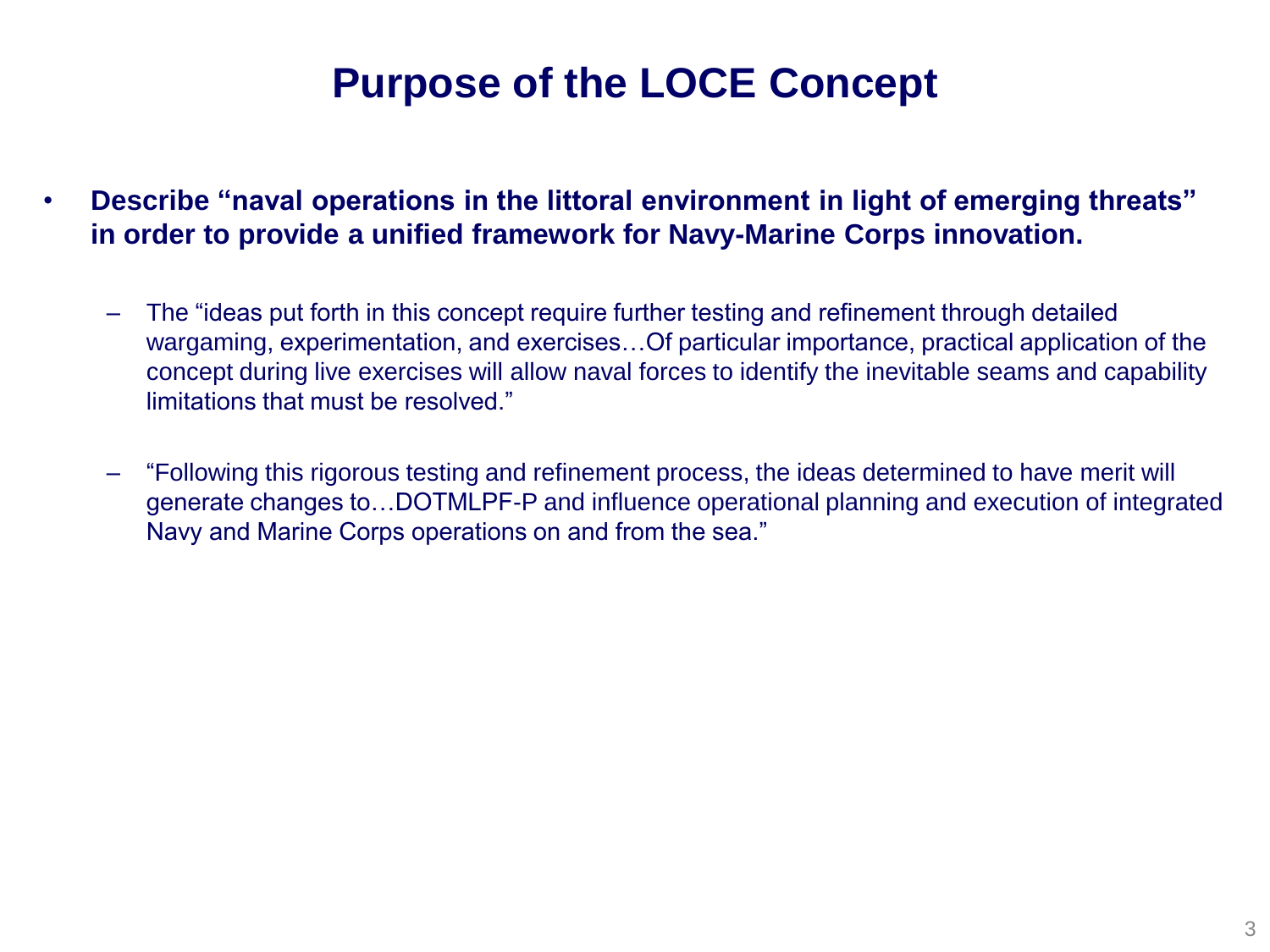### **Scope**

- **Concept derived from an assessment and comparison of friendly and potential adversary capabilities in the 2020-2025 timeframe.**
- **Informed by wargames that spanned a range of naval operations that extends from:**
	- Forward postured formations conducting crisis response in uncertain environments to...
	- Larger formations established to conduct significant contingencies in openly hostile environments.
- **While wargames informing the concept addressed a limited range of naval operations, ideas within the concept itself have applicability to major combat operations.**
- **Content focused on fleet commander/JFMCC to task group level.**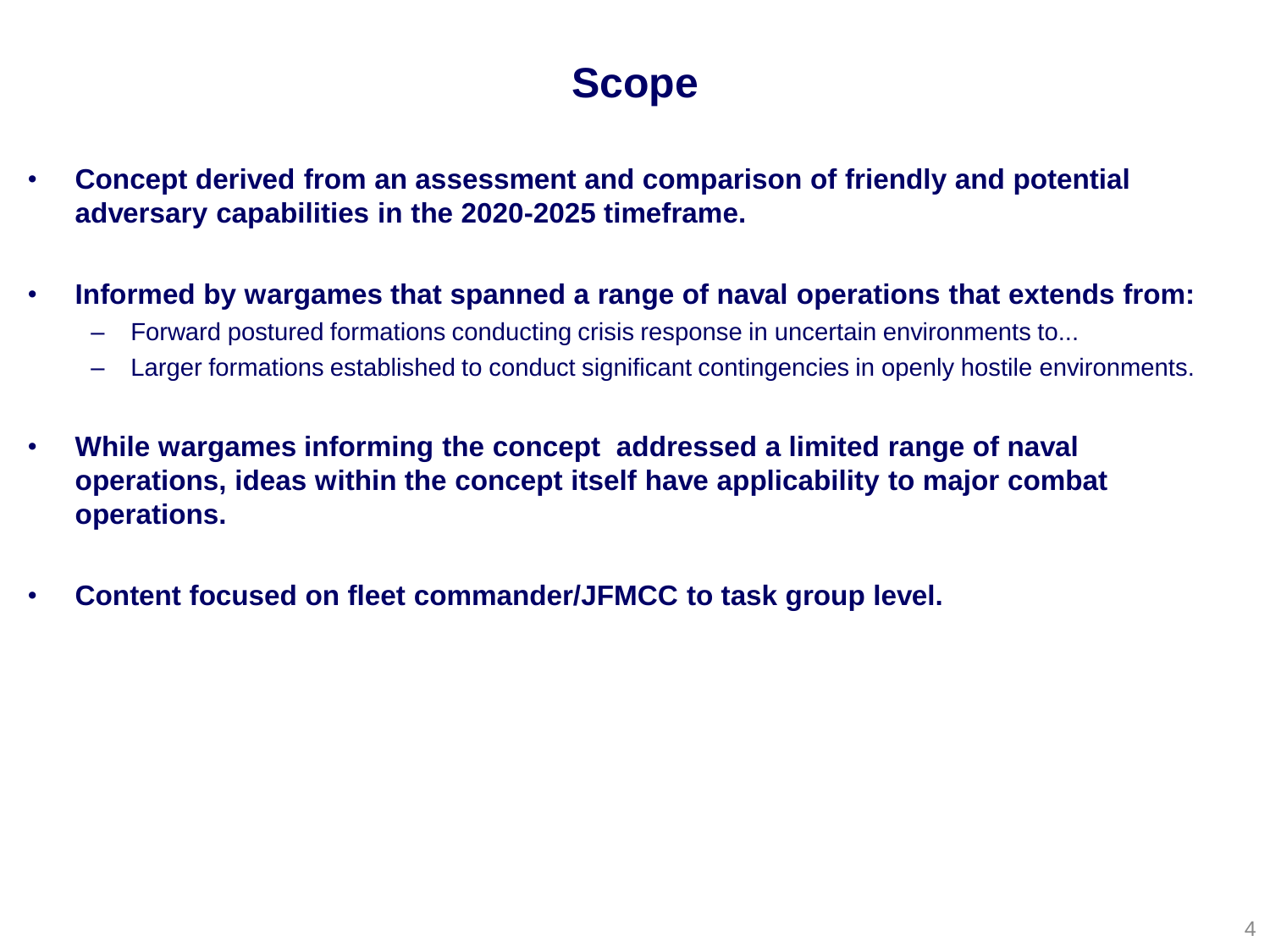### **Background**

#### • **The Littoral Battlespace**

- The maritime domain consists of the "oceans, seas, bays, estuaries, islands, coastal areas, and the airspace above these, including the littorals."
- The littoral is comprised of two segments:
	- *Seaward*: that area from the open ocean to the shore that must be controlled to support operations ashore.
	- *Landward* portion is the area inland from the shore that can be supported and defended directly from the sea.
- Today, the range of modern sensors and weapons extends hundreds of miles both seaward and landward, blurring the distinction between operations at sea and on land and necessitating an operational approach that treats the littorals as a singular, integrated battlespace.

#### • **The Need for a Paradigm Shift**

- During the immediate post-Cold War era, the United States enjoyed the luxury of presumptive maritime superiority.
- That era is fading.
- The Navy and Marine Corps need to reinvigorate sea control capabilities.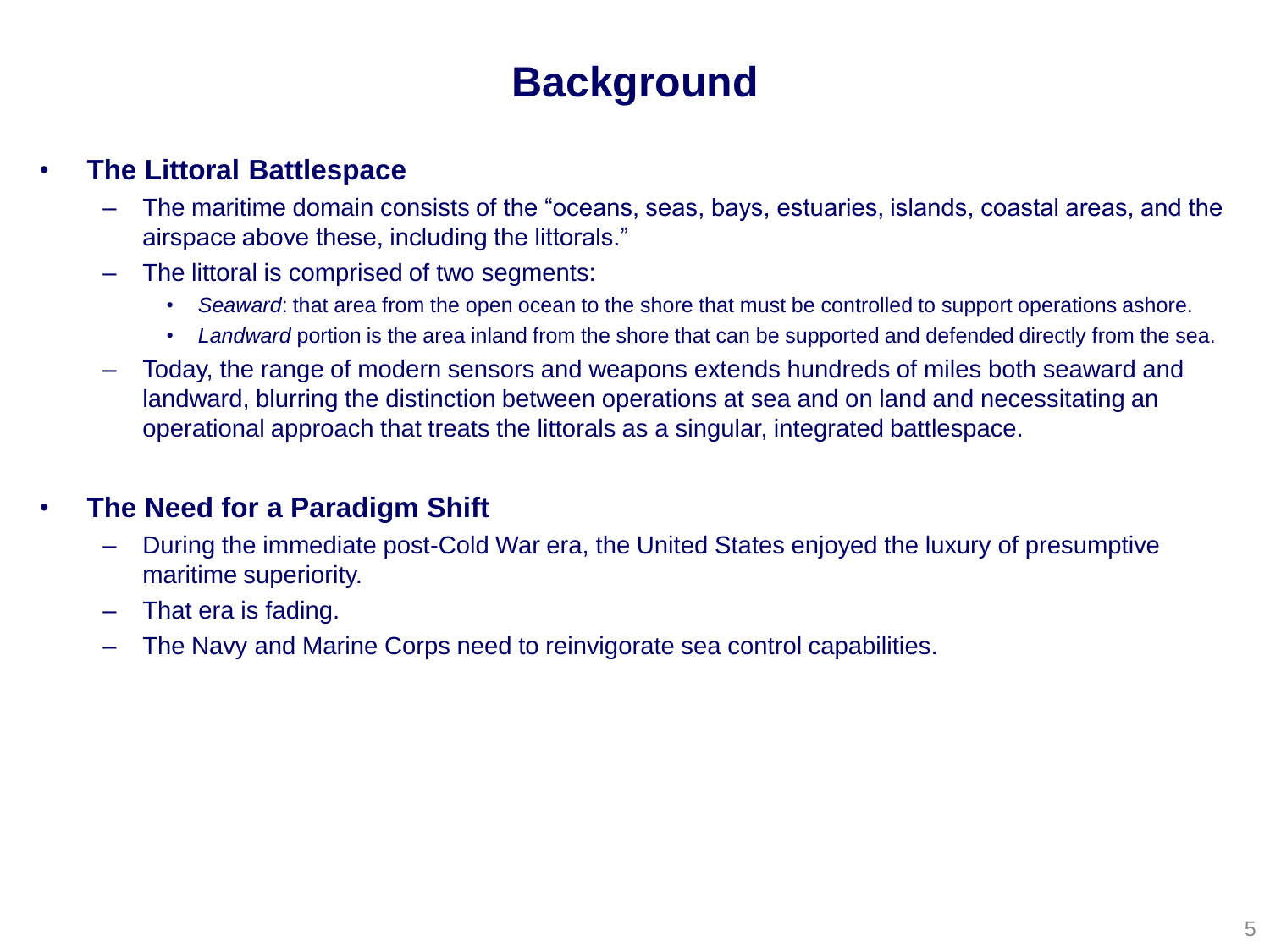### **Military Problem**

• **"Given advances in adversary sensor and weapon capability and capacity, as well as geographic considerations and global commitments, fleet commanders/JFMCC may be increasingly challenged to assemble the required capabilities, capacities, span of control, or optimal formations to effectively respond to crises, address larger contingencies, and deter aggression in contested littorals."**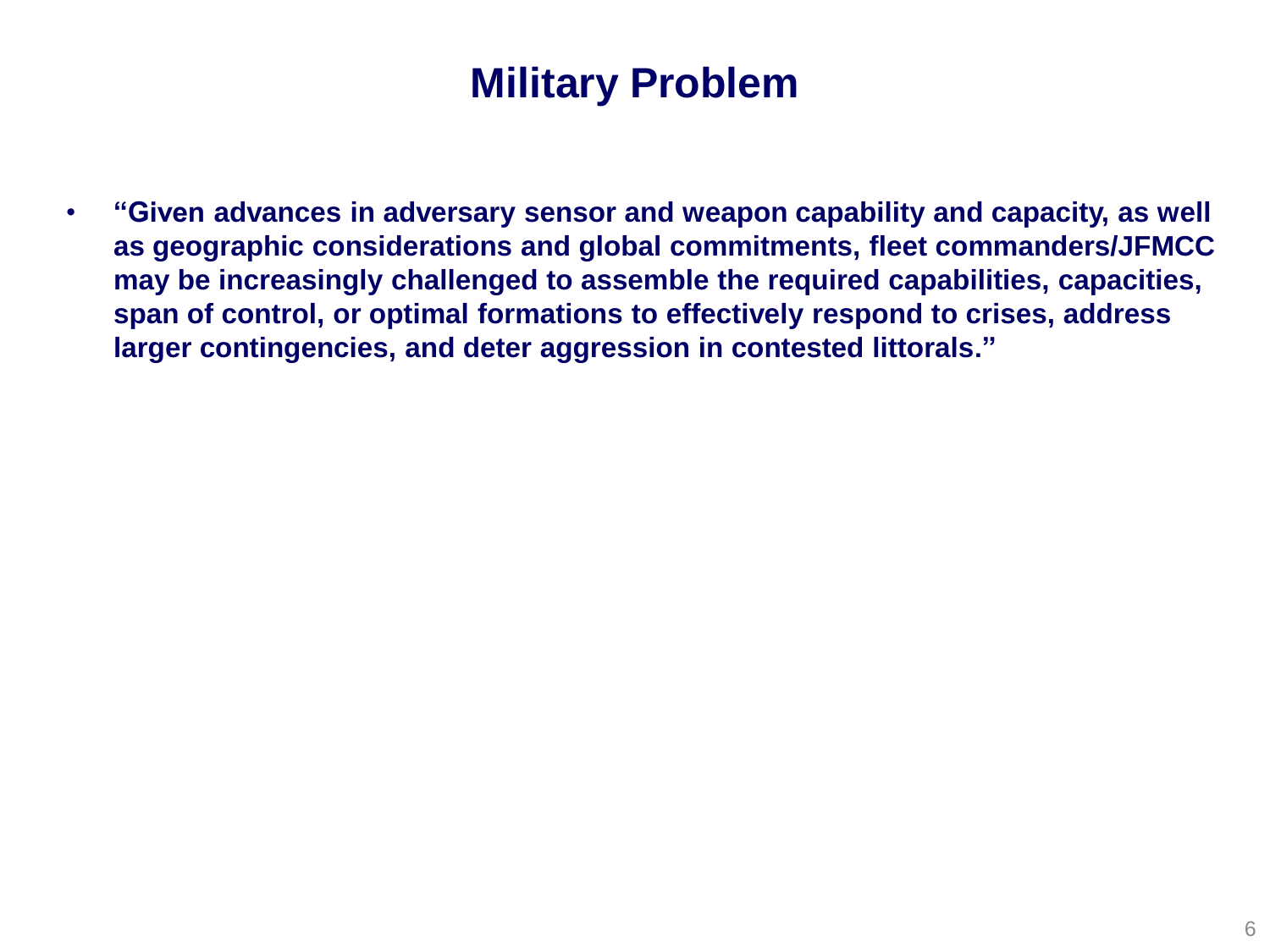#### **Central Idea**

- **The Navy and Marine Corps will refine how we organize, train, and equip forces in order to provide the fleet commanders/JFMCC the ability to operate in all five dimensions of the littorals for the duration required.** 
	- seaward (both surface and subsurface);
	- landward (both surface and subterranean);
	- the airspace above;
	- cyberspace; and
	- the electromagnetic spectrum.

**Ensure the fleet commanders/JFMCC have the ability to conduct integrated operations in all dimensions of** *a seamless maritime domain***.**

- **Give the fleet commanders/JFMCC a wider range of integrated, Navy-Marine Corps force options and additional sensor and weapons capacity.** 
	- Unity of command
	- Networked, sea-based and land-based capabilities
	- Common doctrine and operating principles

**Create a modular, scalable, and integrated naval network of sea-based and landbased sensors, shooters, and sustainers that provides the capabilities, capacities, and persistent yet mobile forward presence necessary to effectively respond to crises, address larger contingencies, and deter aggression in contested littorals.**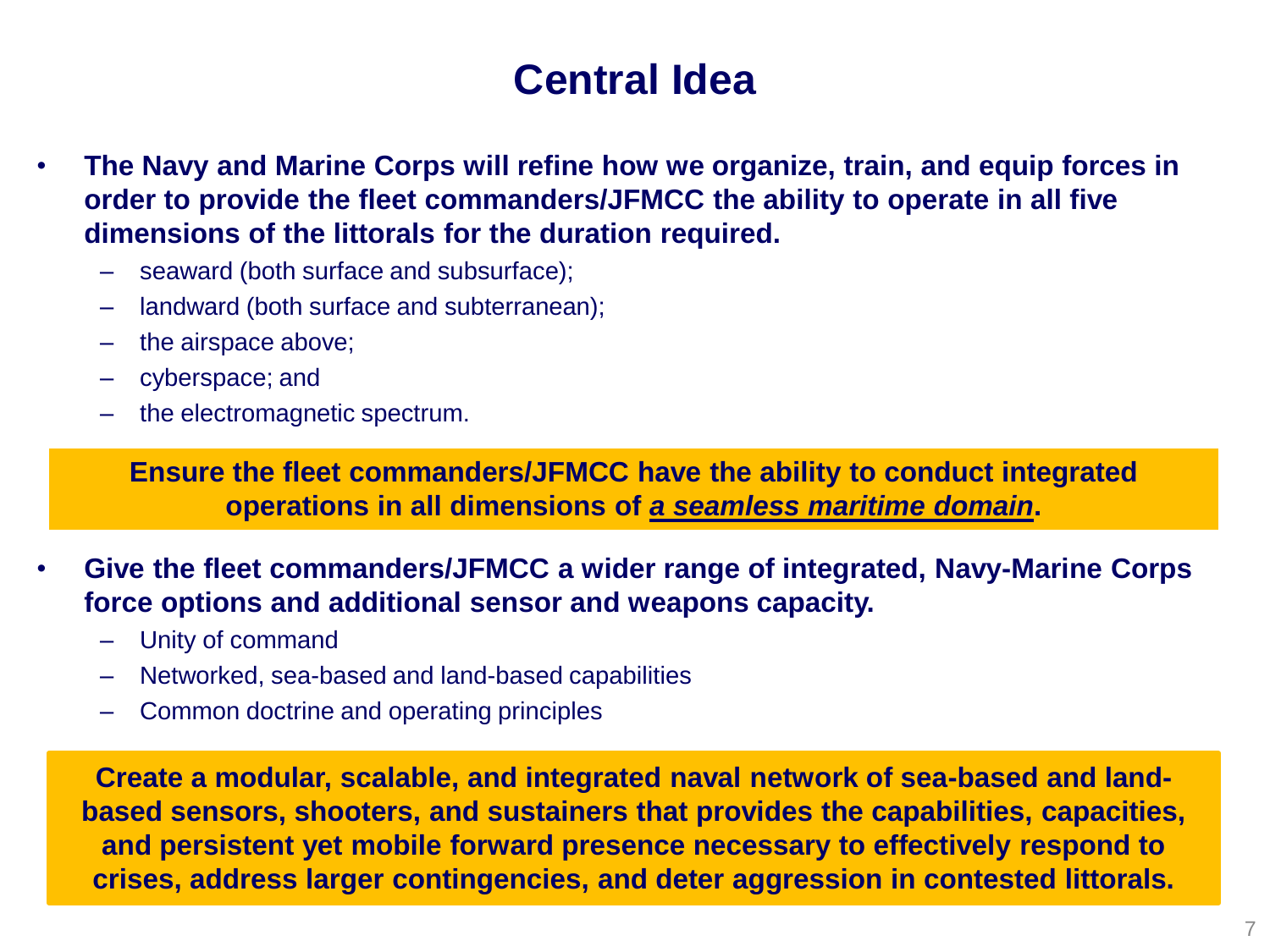### **Supporting Ideas: Staff & Doctrinal Integration**

- **Operational Level: "Blue/Green" Fleet / JFMCC staffs**
- **Tactical Level: Composite Warfare Commander**
	- Marine participation raised during 2015 Navy-Marine Corps Warfighter Talks.
	- Literature review:
		- Col Bill Rakow, "MAGTF Operations With the Fleet in the Year 2000." MC Gazette, (Jul 1990)
		- Col Chip Gregson, "Keeping Up With Navy Doctrine." MC Gazette, (December 1990)
		- Maj Tom Waldhauser, "Composite Warfare/Amphibious Warfare Doctrine Dilemma." MC Gazette, (Nov 1992)
	- Insights from Expeditionary Warrior 2015 and Naval Services Games 2016 & 2017
	- LOCE proposes experimentation with an **Expeditionary Warfare Commander (EXWC)**
		- MAGTF commander as EXWC
		- In some situations, an officer from Navy Expeditionary Combat Command might be EXWC
		- MAGTF commander might also serve as the Strike Warfare Commander if he has preponderance of aviation

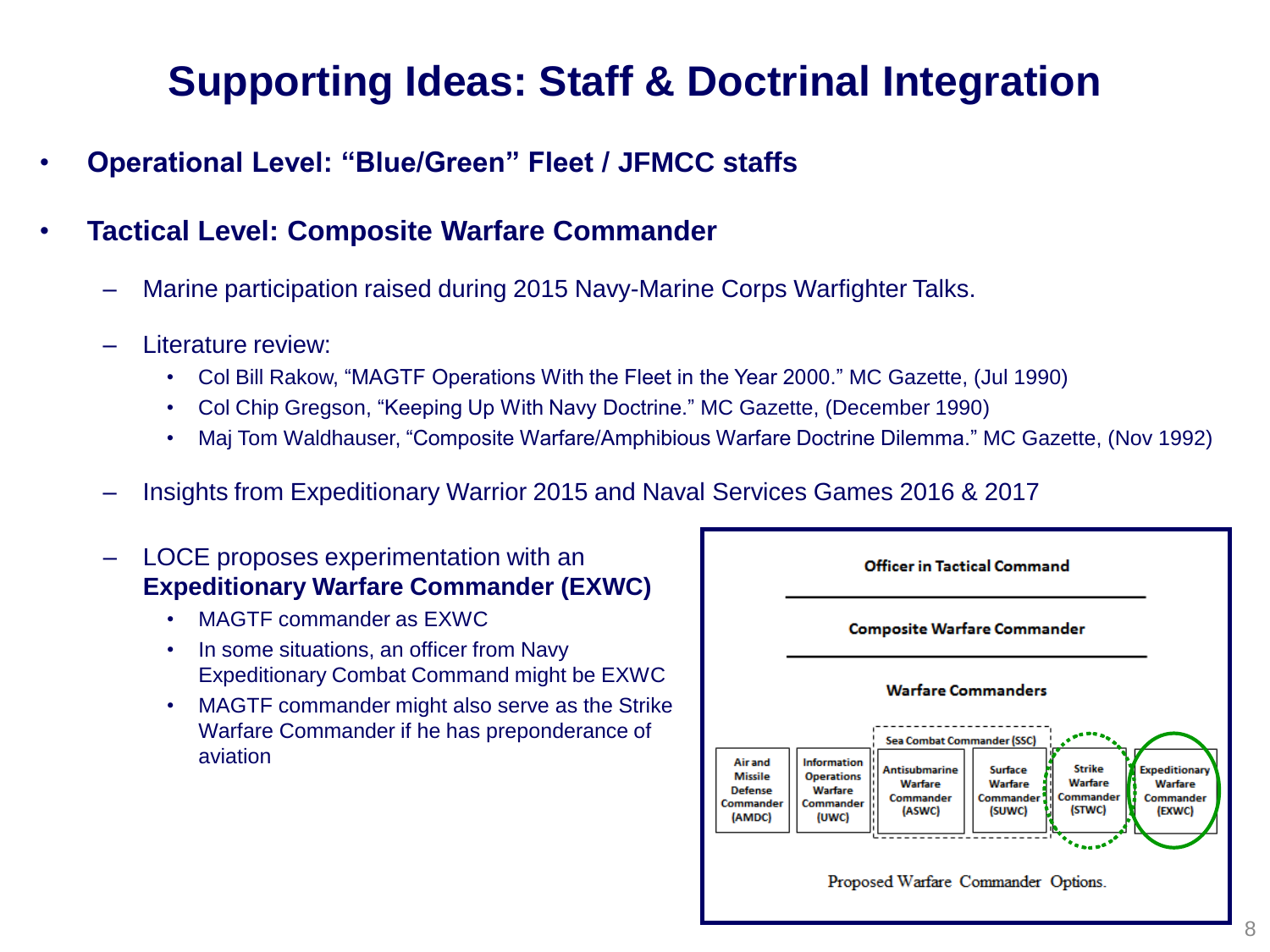### **Supporting Idea: Littoral Combat Group (LCG)**

- **Command Element**
	- Navy Flag Command
	- Integrated blue/green staff
- **Littoral sea combat capabilities**
	- ASW and SUW
	- Some number of surface combatants TBD
- **Expeditionary MCM capabilities**
- **Air and Missile Defense**

#### LCG. **Expeditionary Marine Amphibious** Coastal **Surface** ditionary **Ships & Riverine MCM Combatants** Unit **Landing Craft Detachment** Company

Notional Example of a Littoral Combat Group.

#### • **Littoral Raid Forces**

- Need for long-range surface maneuver capability for raids and amphibious advanced force operations
- Use existing NECC boats as surrogates for experimentation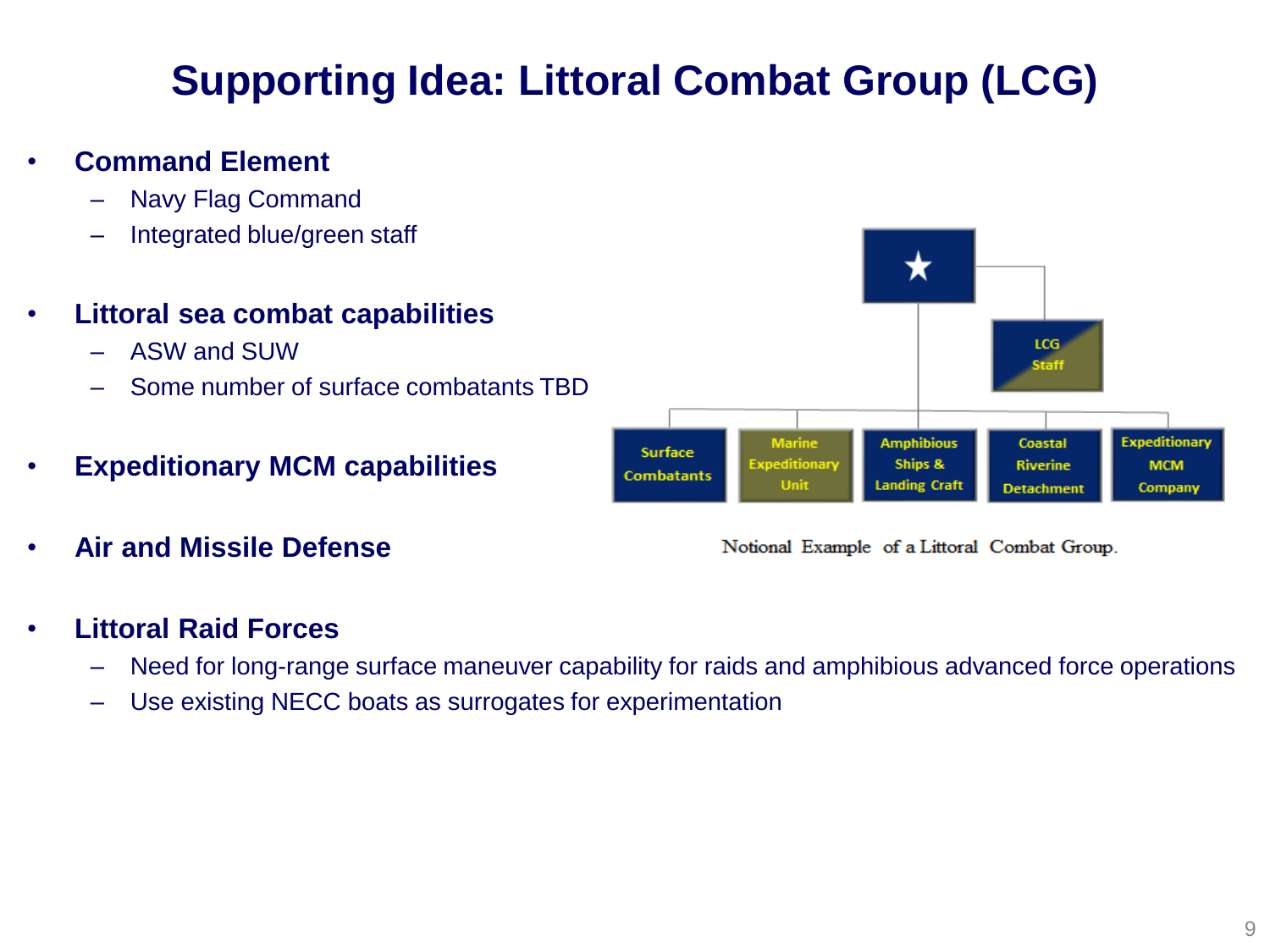### **Supporting Idea: Increase Capacity**

#### • **Distributed Lethality (DL)**

- SURFOR initiative: "if it floats, if fights"
- Mitigate adversary sensor and missile capacity
- Dispersed offensive formations
- Increase battlespace complexity

#### • **Expeditionary Advanced Base Operations (EABO)**

- Employ mobile, low-signature capabilities from a series of landward / shallow water locations
- Expand capacity persistently postured forward to improve resiliency and complicate adversary targeting
- ISR, coastal defense cruise missiles, anti-air missiles, and forward arming and refueling points to support the fleet's sea control fight
- Control key maritime terrain/conduct sea denial operations
- Temporary fleet logistic nodes (Ex: forward VLS reloads)

#### • **Screening / Scouting Surface Forces**

- Explore establishing in key operating areas via EABO or afloat staging bases
- Reduce the risk of operations in complex archipelagoes and confined and shallow waters
- Employ in concert with EABO and DL to complicate adversary targeting and change missile ratios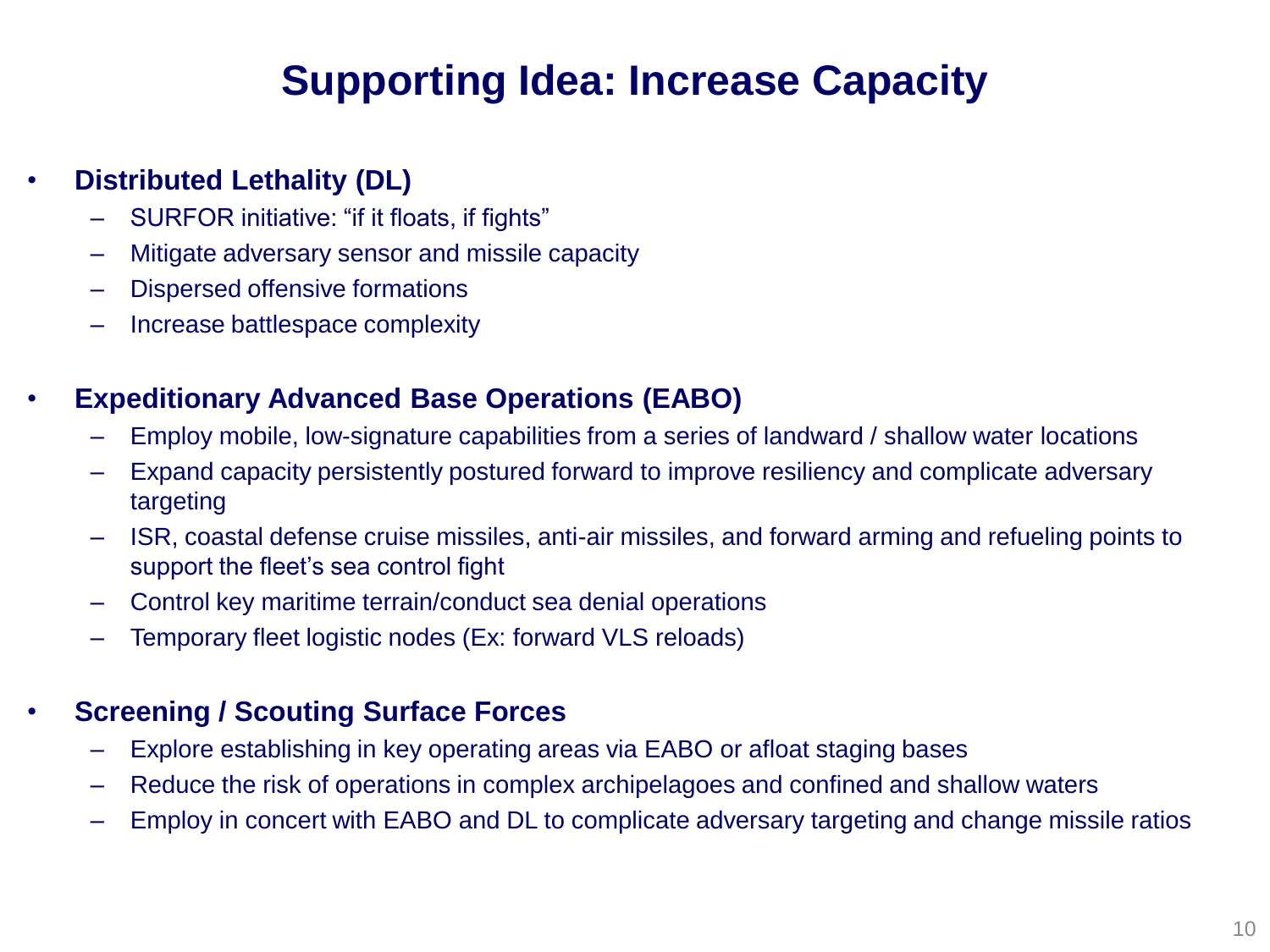### **Refining How We Will Fight**

#### • **Force on Force Littoral Exercises**

**"The fleet problems offered invaluable learning opportunities for naval officers…Much of their behavior in actual combat was conditioned by experiences gained from nearly two decades of practice."**

—Captain Craig C. Felker, USN, *Testing American Seapower*, 2007

**"If the battle of Waterloo was won on the playing fields of Eton, the Japanese bases in the Pacific were captured on the beaches of the Caribbean."**

—Lieutenant General Holland M. Smith, USMC, *Coral and Brass*, 1949